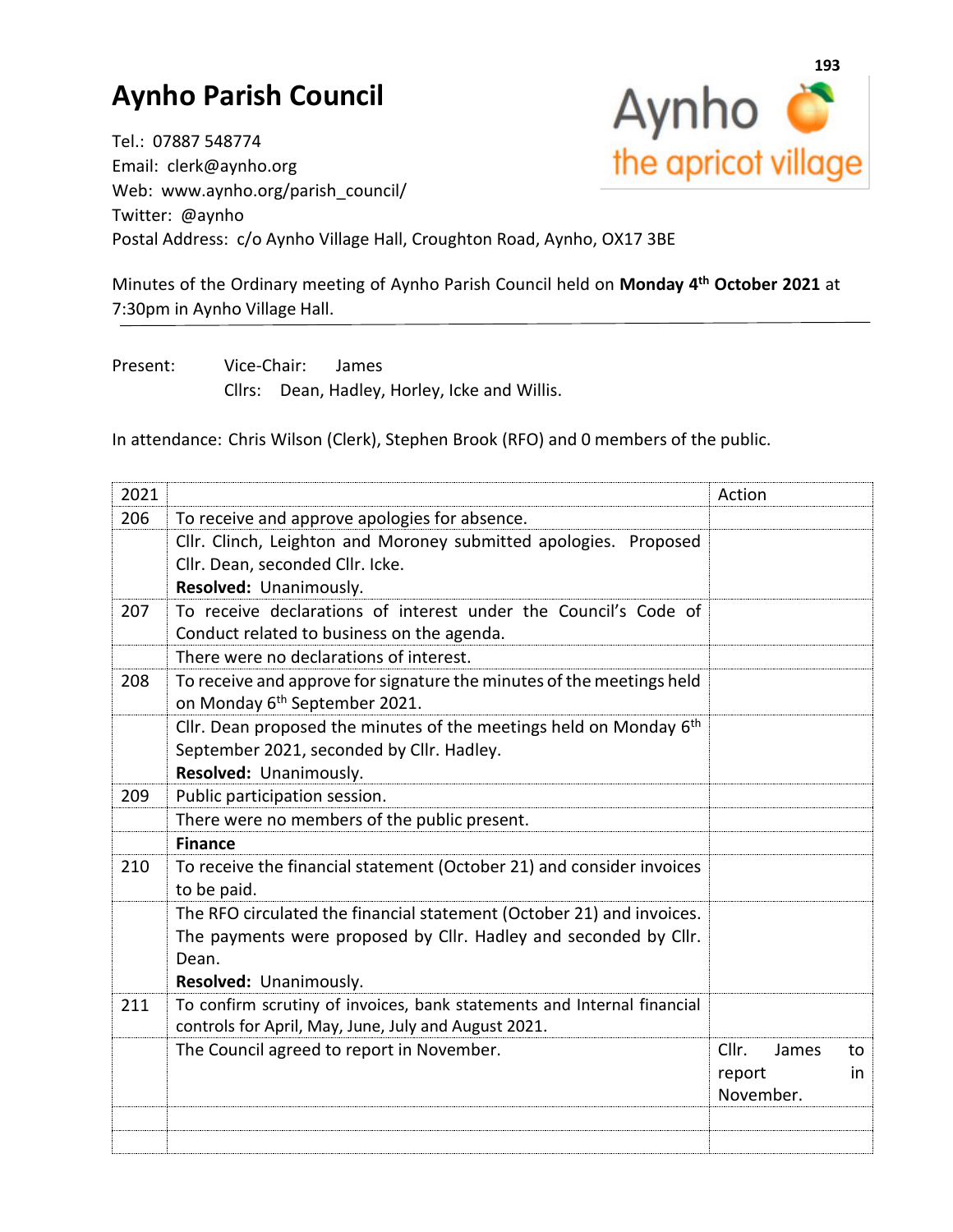|     |                                                                                                             | 194                                     |
|-----|-------------------------------------------------------------------------------------------------------------|-----------------------------------------|
| 212 | To review the current budget 2021-2022.                                                                     |                                         |
|     | The RFO circulated a 'Summary of Receipts and Payments'.                                                    | RFO to report in<br>November            |
| 213 | To review and approve actions (if any) from the 2020/21 AGAR Section<br>3 External Auditor Report.          |                                         |
|     | The Clerk had previously circulated the External Auditors report. The                                       |                                         |
|     | Council confirmed actions required on; timely approval of risk                                              |                                         |
|     | assessment and correct accounting of income from an insurance<br>claim.                                     |                                         |
| 214 | <b>Planning</b>                                                                                             |                                         |
|     | There were no planning applications to discuss.                                                             |                                         |
|     | <b>Health, Wellbeing and Community Matters</b>                                                              |                                         |
| 215 | To confirm submission of nomination form for an 'Asset of Community                                         |                                         |
|     | Value'.                                                                                                     |                                         |
|     | Cllr. Leighton was absent therefore delayed till November.                                                  | Follow<br>up<br>in.                     |
|     |                                                                                                             | November.                               |
|     | <b>Farming and footpaths</b>                                                                                |                                         |
| 216 | To receive an update on progress to achieve a footpath to The Wharf.                                        |                                         |
|     | Cllr. Horley confirmed he had walked the route with WNC and that a                                          | Cllrs.<br>Horley and                    |
|     | grant submission was needed.                                                                                | Hadley to research<br>grants.           |
|     | <b>Maintenance</b>                                                                                          |                                         |
| 217 | To discuss and review areas for tender and grass cutting.                                                   |                                         |
|     | Cllr. Willis confirmed the areas for grass cutting had been reviewed.                                       | Follow<br>in<br>up<br>November.         |
| 218 | To discuss and approve a budget for external contractors.                                                   |                                         |
|     | The Council discussed the hedge at the sportsfield and agreed to get                                        | Cllr.<br>Willis<br>to                   |
|     | cut by Dave Fox.                                                                                            | contact D.Fox                           |
| 219 | To discuss and approve tree work and maintenance issues.                                                    |                                         |
|     | The Council discussed various trees needing work.                                                           | Cllrs.<br>Willis<br>and<br>Horley<br>to |
|     |                                                                                                             | photograph<br>for<br>council.           |
|     | Recreational Matters - sportsfield, playground and Aynho Active                                             |                                         |
| 220 | To discuss 'two way' access or second separate access to the sports<br>field.                               |                                         |
|     | The Council discussed and agreed limited requirement for the second<br>access.                              |                                         |
| 221 | To discuss and approve a budget (£500) to improve security to the<br>sports field.                          |                                         |
|     | The Council discussed and agreed to delay and review in Spring 2022.                                        |                                         |
| 222 | To discuss and approve a budget to update exterior lighting at the<br>pavilion.                             |                                         |
|     | The Council agreed to PAT test the pavilion and approved a budget of<br>£150 for LED exterior flood lights. | Cllr. Icke                              |
|     |                                                                                                             |                                         |